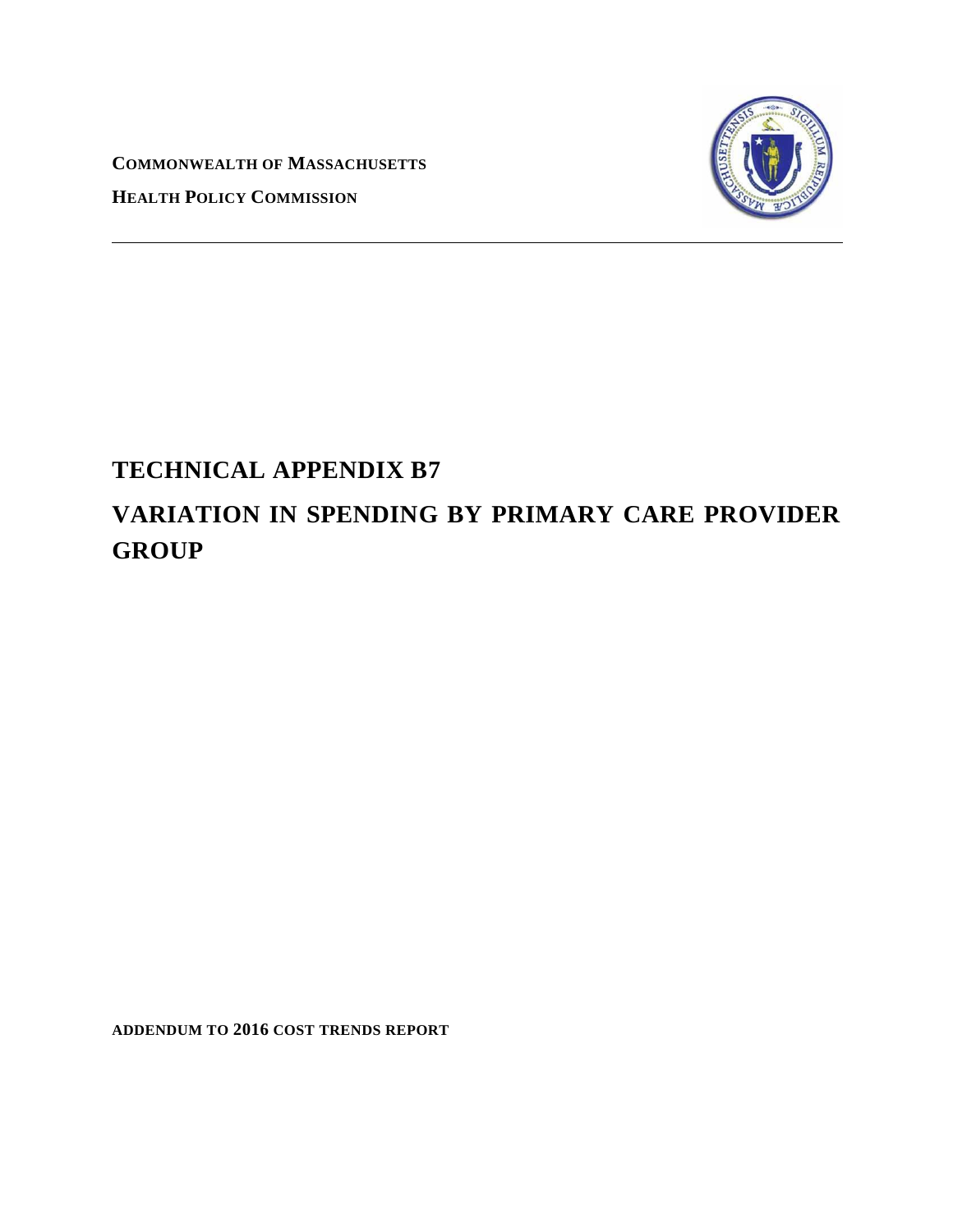## **Contents**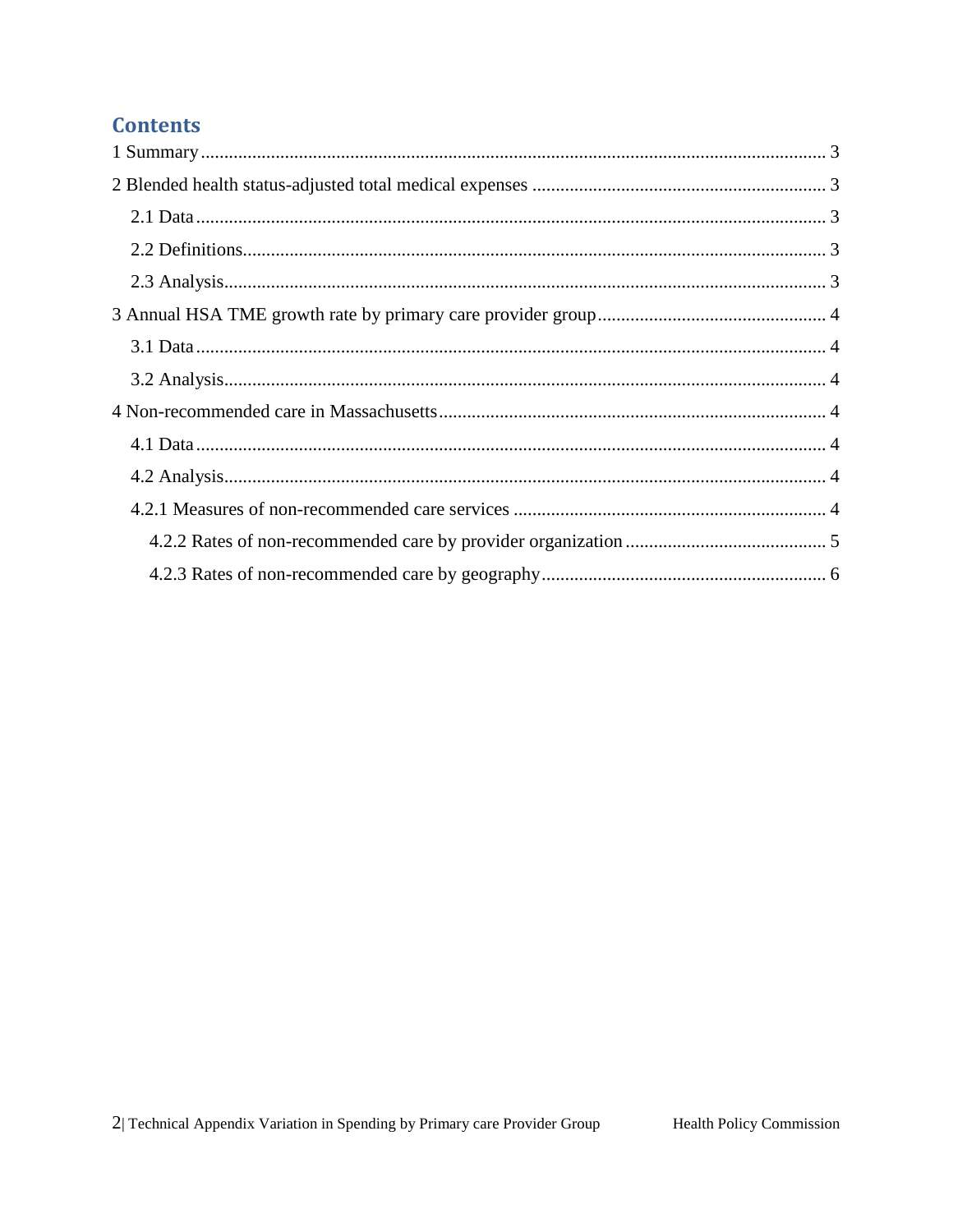## <span id="page-2-0"></span>**1 Summary**

This appendix describes the Health Policy Commission's (HPC) approach to the analyses contained in **Chapter 7: "Variation in Spending by Primary care Provider Group"** of the 2016 Cost Trends Report.

## <span id="page-2-1"></span>**2 Blended health status-adjusted total medical expenses**

#### <span id="page-2-2"></span>**2.1 Data**

HPC used the Center for Health Information and Analysis's (CHIA) Annual Report TME Databooks for 2012 to 2015. This analysis only includes the three largest payers in Massachusetts: Tufts Health Plan (Tufts), Blue Cross Blue Shield of Massachusetts (BCBS), and Harvard Pilgrim Health Care (HPHC).

#### <span id="page-2-3"></span>**2.2 Definitions**

TME= Total medical expenses. TME includes all categories of medical expenses, including patient copays and deductibles, and all non-claims payments to providers, including payments based on spending and quality performance. TME figures reported encompass spending only for members of health maintenance organizations (HMOs) and point of service (POS) plans.

HSA TME= Health status-adjusted TME. HSA TME is TME that has been adjusted to account for the acuity of a patient population.

## <span id="page-2-4"></span>**2.3 Analysis**

The average risk scores for each payer, parent provide group, and year (e.g. BCBS, Atrius, 2012) were derived from CHIA's reported unadjusted and health status-adjusted TME. The risk score is the unadjusted TME divided by the health status-adjusted TME.

For each year, all three payer's risk scores were first averaged across all provider groups, weighted by that provider's member months. In 2012, average risk scores for each payer were within a few percent of each other (approximately 1.46). These risk scores were then normalized to 1.0 for each payer (across their full book of business, which is all providers in the TME data). The new blended TME was arrived at by dividing the unadjusted TME by the new normalized risk score for each provider group. Each provider group's TME for the year was then the member-month-weighted average of TME for each of the three payers.

For subsequent payer years, the process is repeated – risk scores are continually expressed relative to their normalized 2012 values.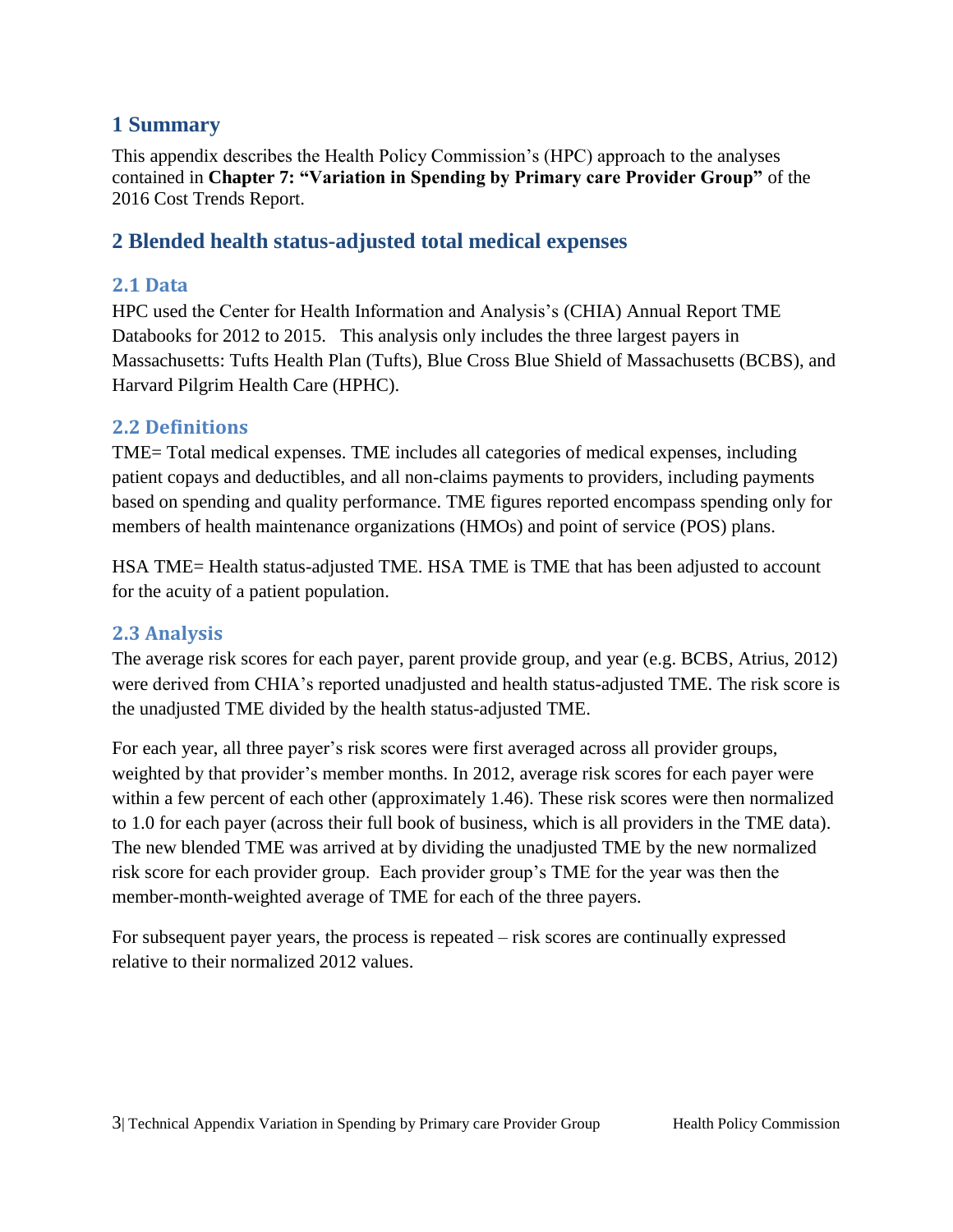## <span id="page-3-0"></span>**3 Annual HSA TME growth rate by primary care provider group**

#### <span id="page-3-1"></span>**3.1 Data**

HPC used the Center for Health Information and Analysis's (CHIA) Annual Report TME Databooks for 2012 to 2015.

#### <span id="page-3-2"></span>**3.2 Analysis**

For Exhibit 7.2, HPC compared aggregate growth in HSA TME as described in section 2.3 with growth in unadjusted TME across the noted provider groups.

## <span id="page-3-3"></span>**4 Non-recommended care in Massachusetts**

#### <span id="page-3-4"></span>**4.1 Data**

The HPC used the Massachusetts All-Payer Claims Database (APCD) for calendar years 2013 (provider group analysis) and 2013 and 2014 (regional analysis). When necessary, claims data from 2012 and 2011 were also used to construct a relevant medical history. The APCD includes commercially-insured Massachusetts residents enrolled in a comprehensive individual or group medical plan offered by one of the three major commercial payers: BCBS, HPHC, and Tufts Health Plan. Expenditures calculated using the APCD do not capture payments outside the claims system. For more information on the APCD, see **Technical Appendix C: "Data Sources."**

The HPC also used the Registration of Provider Organizations (RPO) data for 2015. The RPO dataset includes data from Massachusetts provider organizations that either receive \$25 million in Net Patient Service Revenue from commercial payers or that participate in payer contracts with downside risk. The dataset captures each provider organization's internal corporate structure, including information on its corporate affiliates, licensed facilities, and physicians, as well as information on its external contracting and clinical relationships with other providers. For more on this data set, see **Technical Appendix C: "Data Sources**".

## <span id="page-3-5"></span>**4.2 Analysis**

## <span id="page-3-6"></span>**4.2.1 Measures of non-recommended care services**

The measures chosen for this analysis were based on measures established by the Choosing Wisely initiative, as well as existing literature on low-value care. The specific diagnosis and procedure codes used for identifying relevant patient populations were borrowed from the work of Schwartz et al., Charlesworth et al., and the Washington Health Alliance. Since past research primarily focused on Medicare data, HPC limited measures to those applicable to a commercially-insured population. Below is the list of measures HPC identified as relevant to this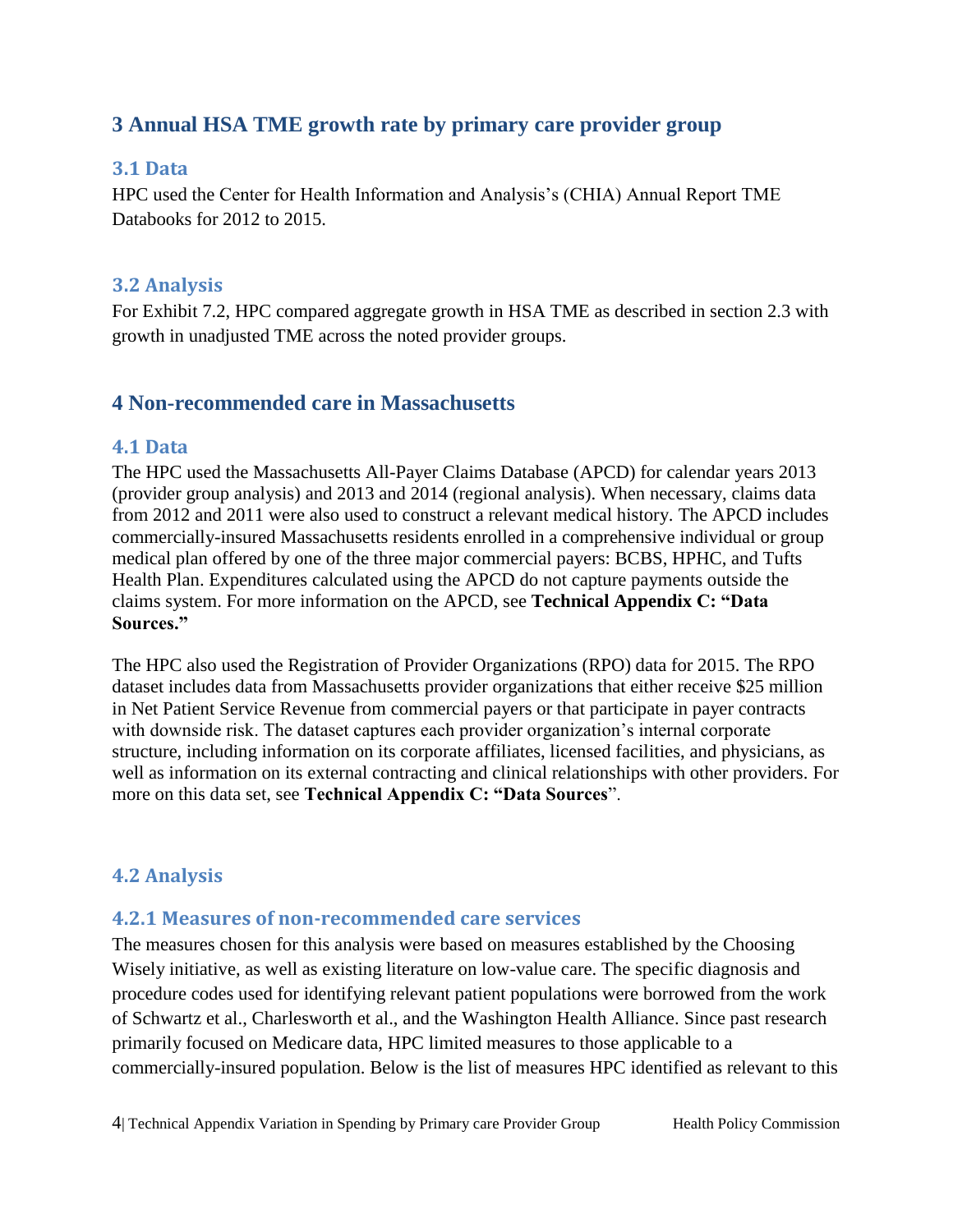population. The number below each measure is the combined number of non-recommended services identified in 2013 and 2014.

| <b>Screenings</b>                                               | <b>Surgeries and invasive</b><br>procedures                         | Imaging and lab tests                                               |
|-----------------------------------------------------------------|---------------------------------------------------------------------|---------------------------------------------------------------------|
| Cervical cancer screening for<br>women under 21<br>$(n=12,261)$ | Arthoscopic surgery for knee<br>osteroarthritis<br>$(n=1,010)$      | Neuroimaging for child febrile<br>seizure<br>$(n=122)$              |
| HPV testing in women under 30<br>$(n=24, 493)$                  | Inferior vena cava filters for<br>pulmonary embolism<br>$(n=480)$   | Homocysteine testing for<br>cardiovascular disease<br>$(n=175,813)$ |
| Echography for adnexal cysts<br>$(n=7, 459)$                    | Renal artery stenting<br>$(n=100)$                                  | CT for appendicitis<br>$(n=98)$                                     |
|                                                                 | Spinal injection for lower back pain<br>$(n=7.451)$                 | Head imaging for syncope<br>$(n=4.830)$                             |
|                                                                 | Vertebroplasty for osteoporotic<br>vertebral fractures<br>$(n=110)$ | Imaging for diagnosis of plantar<br>fasciitis<br>$(n=20,024)$       |
|                                                                 |                                                                     | EEG for uncomplicated headache<br>$(n=1,683)$                       |
|                                                                 |                                                                     | Head imaging for<br>uncomplicated headache<br>$(n=27,250)$          |
|                                                                 |                                                                     | Back imaging for non-specific low<br>back pain<br>$(n=89,999)$      |

#### <span id="page-4-0"></span>**4.2.2 Rates of non-recommended care by provider organization**

Provider attribution required several steps. Each claim has three main provider flags: a service provider number, a referring provider number, and a billing provider number. These are identifiers internal to the APCD. To attribute a claim to a provider, the HPC used a hierarchy of: a) the referring provider, b) the service provider if there was no referring provider, and c) the billing provider if there were neither of the other two listed on the claim. The match rate in 2013 for this step was over 99%. A crosswalk file within the APCD was used to match the provider ID recorded by CHIA to each provider's national provider ID (NPI). Using the NPI, providers were then matched to larger groups using the Registration of Provider Organizations dataset, which contains information on physician affiliations.. In some cases a claim did not match with a physician or organization and was marked as unattributed. Depending on the measure, approximately 20-40% of patients eligible to receive a procedure were not attributed to a specific organization. These patients were excluded from the analysis. Some measures were not included for each provider group due to sample-size limitations.

HPC also restricted reporting to provider groups with over 100 patients in the denominator for measures with restrictive eligibility criteria, such as HPV testing in women under 30 and back imaging for non-specific lower back pain. For measures whose eligible population included all patients, HPC restricted reporting to groups with over 10,000 patients in the denominator.